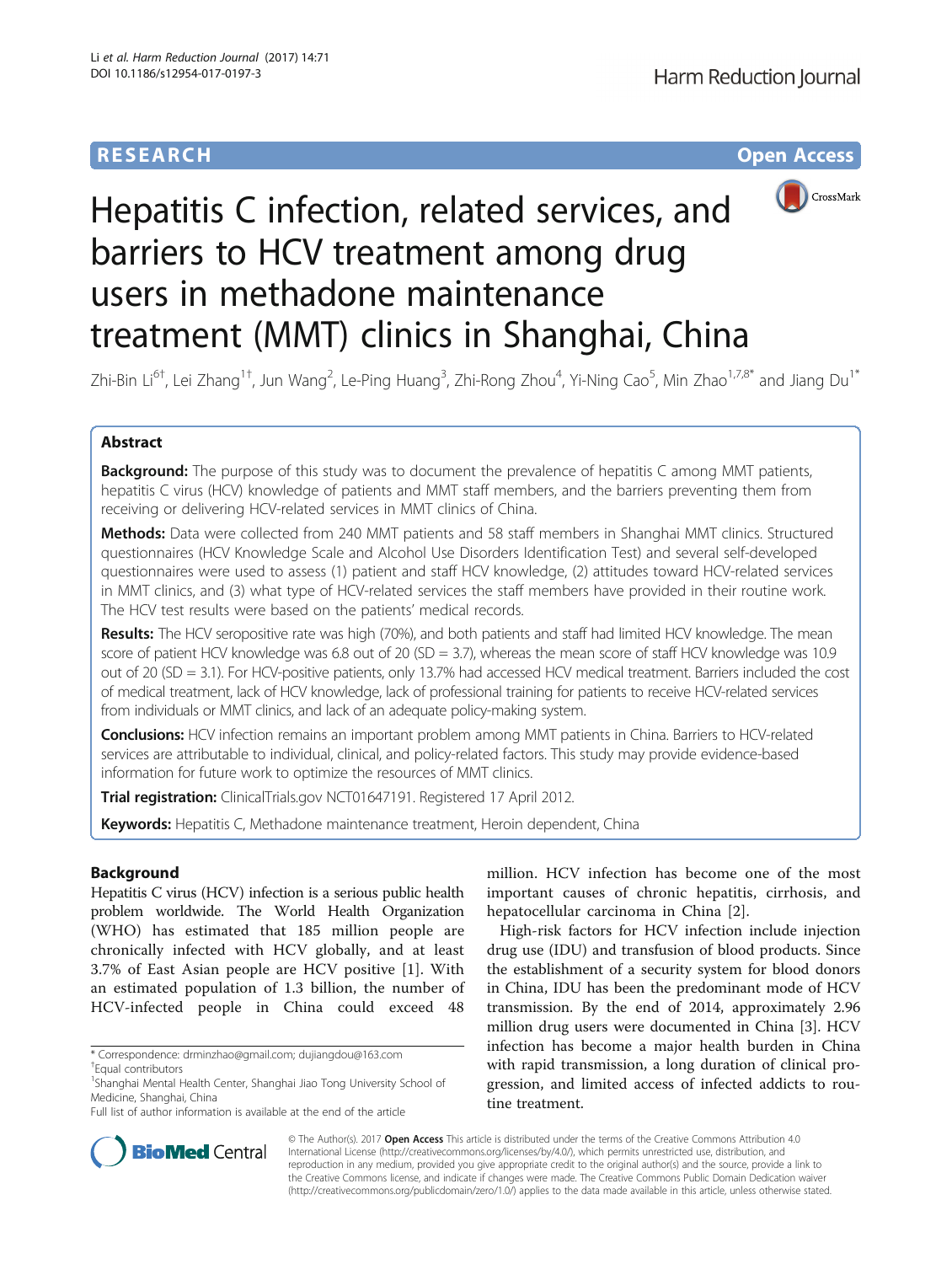Despite the high rate of HCV infection among IDUs, the majority of drug users opt out of HCV services, and few engage in antiviral treatment for HCV compared to non-drug users [\[4](#page-6-0)–[6\]](#page-6-0). To address the escalating HCV problem in IDU, the Chinese government conducts routine HCV testing in methadone maintenance treatment (MMT) clinics and provides HCV-related training to MMT staff by the National MMT Training Center. However, this is not a sufficient training. Based on our previous study, drug users in MMT clinics had limited HCV knowledge, and most of them did not know their HCV status [[7, 8\]](#page-6-0).

Drug abuse treatment programs have been defined as a good platform to deliver HCV/HIV-related interventions or medical services. As a strategy to solve the problems of opiate abuse and HIV, the Chinese government established MMT clinics throughout the country beginning in 2004. By the end of 2011, there were 738 MMT clinics in the entire country, and 300,000 heroin users benefited from this service [[9\]](#page-6-0). MMT clinics have been effective in preventing the spread of HIV/AIDS [[10, 11](#page-6-0)]. Given the same transmission route and the Chinese situation, incorporating HCV prevention/intervention strategies into the MMT setting could be performed more fully and effectively to prevent HCVrelated consequences and increase medical uptake.

However, no study has yet reported on HCV-related services and barriers for patients to receive HCV treatment among drug users in China. Therefore, the first step is to obtain information about (1) patient and staff knowledge, (2) attitudes toward HCV-related services in MMT clinics, and (3) what type of HCV-related service the staff have provided in their routine work. Therefore, we conducted this study (1) to document the prevalence of hepatitis C among MMT patients, (2) to explore HCV knowledge and attitudes toward HCV services among patients and MMT staff, and (3) to investigate the HCV-related services provided by treatment staff and identify the barriers that prevent patients and treatment staff from using or providing related services in the clinics.

# Methods

# Study participants

# MMT patients

There were 14 MMT clinics in Shanghai located in urban areas. Since the final aim of the proposal was to evaluate the effectiveness of HCV/HIV comprehensive interventions among drug users in MMT clinics, we defined any MMT clinic with more than 100 patients as meeting the inclusion criteria. There were nine MMT clinics that met the criteria, and four of them were randomly selected. At each selected clinic, the study was explained to potential participants during the recruitment process. For those who decided to participate in this study, detailed informed consent procedures outlined the nature of participation, risks, and benefits.

The patient eligibility criteria included opiate dependence (according to the criteria established by the Diagnostic and Statistical Manual IV, DSM-IV), at least 20 years of age or older, and being local residents. Sixty patients were randomly selected at each clinic for a total of 240 patients. All participants provided informed consent and were paid for their time.

The study participants were asked to respond to questions involving their socio-demographics, risk behaviors, and attitudes towards HCV-related services. They also provided consent to share clinical records and medical test results including drug use and HAV, HBV, and HCV. The research staff provided support for participants who may have had challenges with comprehending study procedures or questionnaires.

## MMT staff

Drug abuse treatment staff who currently work at Shanghai MMT clinics were invited to participate in this survey via flyers posted in their offices and mailed to their institutes. To be eligible, staff had to have been working in the MMT program for at least 1 year. There were no other screening criteria for service providers. A total of 58 MMT staff were invited from 14 MMT clinics in Shanghai.

The research protocol was approved by the Ethics Committee of the Shanghai Mental Health Center, and each subject signed the informed consent form approved by IRB at the Shanghai Mental Health Center.

## Instruments and measures

Demographics for both patients and MMT staff and drug use history for patients were collected via a selfdeveloped questionnaire.

# Risk behaviors survey

An abbreviated version of the risk behaviors assessment developed by the National Institute on Drug Abuse (NIDA) was used; it is used to measure the risk behaviors related to HIV and HCV. Risk behaviors in the areas of drug use and sex in the previous 30 days were measured. Reliability and validity assessments of the risk behaviors survey (RBS) support its adequacy as a research tool for populations of drug users [[12](#page-6-0)–[14](#page-6-0)].

# HCV knowledge questionnaire

HCV knowledge questionnaire includes 20 items concerning HCV transmission risk and risk behaviors, HCV diagnosis and disease progression, current HCV treatment options, and treatment outcomes. One point is given for each correct answer with a possible score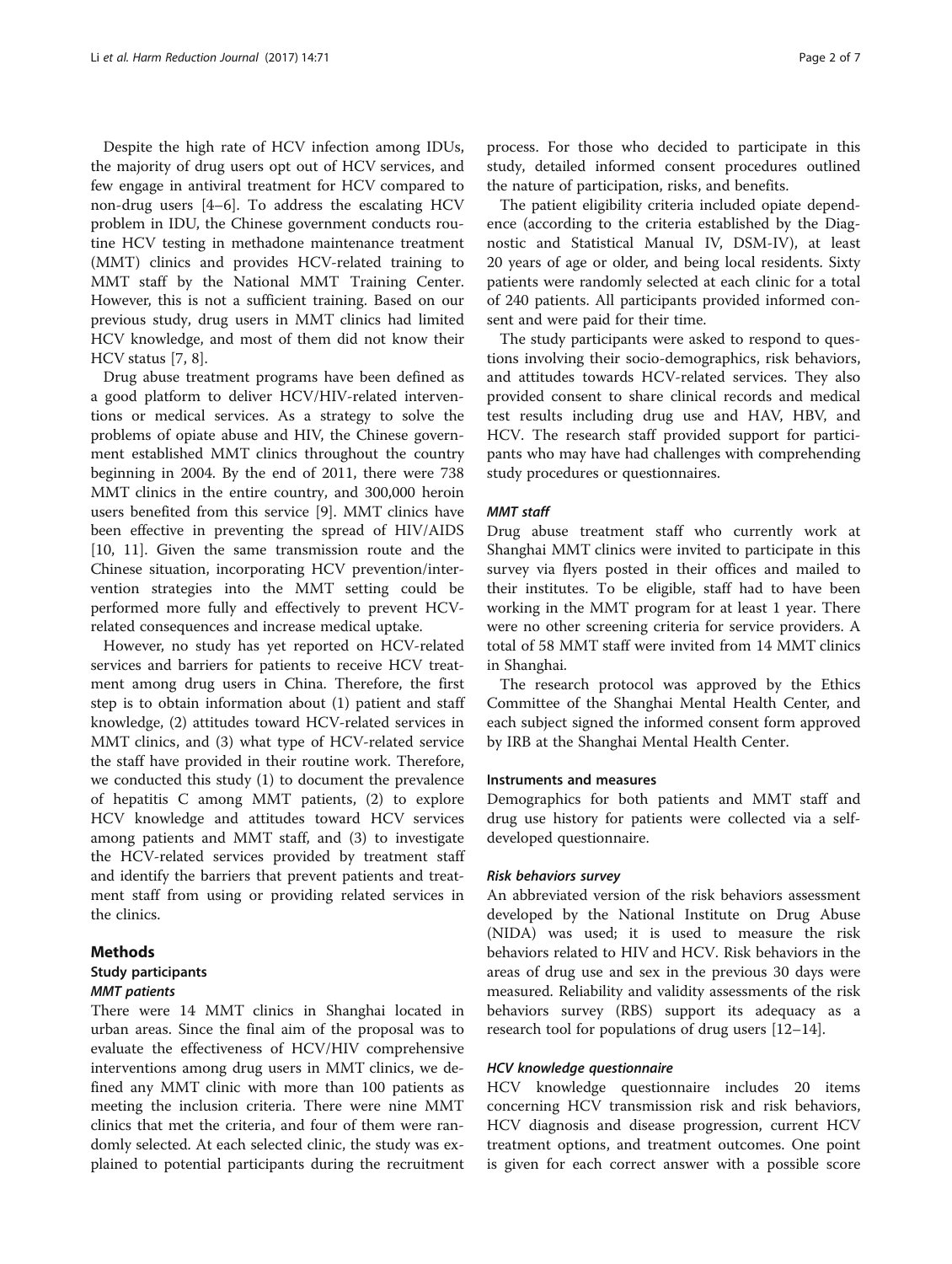ranging from 0 to 20. The instrument was translated into Chinese by one psychiatrist and back-translated by another psychiatrist, and it has been used in other studies with the same background [[15](#page-6-0)–[17](#page-6-0)].

# The Alcohol Use Disorder Identification Test

The Alcohol Use Disorder Identification Test (AUDIT) was developed by the WHO to identify hazardous and harmful alcohol use and dependence, and it was specifically designed for international use [[18](#page-6-0)]. This questionnaire consists of ten items to measure the quantity and frequency of alcohol use, possible dependence symptoms, and recent and lifetime problems associated with alcohol use. AUDIT was translated and validated in Chinese [[19\]](#page-6-0). Alcohol consumption is an important factor in HCV infection prevention and treatment. Alcohol use may increase the risk of engaging in unprotected sex behaviors but can also exacerbate steatosis.

## HCV-related services survey (for patients)

Perceptions of patients regarding HCV services were evaluated. The patients were asked to respond to a series of questions concerning HCV-related education, HCV/ HIV testing, and medical support services in their current treatment programs. They were asked to indicate the extent on a scale from 1 (do not agree at all) to 10 (completely agree) concerning the reason for using these services. Some of questions required a "Yes" or "No" response.

# HCV-related services survey (for MMT staff)

A self-developed questionnaire was used to collect information of HCV-related services provided by their treatment programs. It included HCV-related training, HCV testing, and HCV medical treatment support. All questions had "Yes" or "No" as responses.

## Beck Depression Inventory

Depressive symptoms were screened with the Chinese version of the 21-item Beck Depression Inventory. Each item is scored from 0 to 3 with a maximum score of 63 [[20\]](#page-6-0). In this study, Beck Depression Inventory (BDI) was used to investigate the depression situation among MMT patients.

HCV tests are part of the routine procedure in MMT clinics in China. HCV serostatus was tested by enzymelinked immunosorbent assay (ELISA) in there. We obtained HIV, HAV, HBV, and HCV test results from the MMT clinic records with the permission of the participants and the clinic.

## Statistical analyses

Statistical Product and Service Solutions 20.0 (SPSS 20.0) was used to conduct the statistical analyses.

Continuous data are presented as the mean and SD. Between-group differences for continuous variables were evaluated using Student's t test. Between-group comparisons for categorical variables were performed using the chi-square test or Fisher's exact test when necessary.

# Results

# Characteristics of the participants and hepatitis prevalence

The demographics of the participants and prevalence of hepatitis are summarized in Table 1. Overall, 79.6% of the participants were male. The mean age was 42.0 (8.6) years, and nearly half of the participants were married or living with partners. Over half (52.1%) had a middle school degree or less. There were no significant differences between HCV-positive and HCV-negative patients in those demographic characteristics.

A total of 70% of patients tested were positive for HCV. Among those tested positive, 38.1% reported their HCV status as negative or unknown. For HCV-negative patients, 16.7% reported that their test results were positive. Additionally, 8.3% of the participants were HBV positive. Participants who were HCV negative were

Table 1 Demographic and hepatitis prevalence by HCV status

|                                       | Total<br>$(n = 240)$ | HCV positive<br>$(n = 168)$ | HCV negative<br>$(n = 72)$ |
|---------------------------------------|----------------------|-----------------------------|----------------------------|
| Gender, n (%)                         |                      |                             |                            |
| Males                                 | 191 (79.6)           | 132 (78.6)                  | 59 (81.9)                  |
| Females                               | 49 (20.4)            | 36 (21.4)                   | 13(18.1)                   |
| Age, mean (SD)                        | 42.0(8.6)            | 41.2(8.5)                   | 43.8 (8.7)                 |
| Age, n (%)                            |                      |                             |                            |
| $21 - 35$                             | 70 (29.3)            | 56 (33.3)                   | 14 (19.7)                  |
| $36 - 50$                             | 127 (53.1)           | 88 (52.4)                   | 39 (54.9)                  |
| $51 - 61$                             | 42 (17.6)            | 24 (14.3)                   | 18 (25.3)                  |
| Marital status, n (%)                 |                      |                             |                            |
| Never married/single                  | 72(30.0)             | 52 (30.9)                   | 20 (27.8)                  |
| Married/living together               | 115(47.9)            | 85 (50.6)                   | 30 (41.7)                  |
| Divorced/separated                    | 53(22.1)             | 31 (18.5)                   | 22 (30.6)                  |
| Education, n (%)                      |                      |                             |                            |
| Middle school or less                 | 125(52.1)            | 88 (52.4)                   | 37 (51.4)                  |
| High school or higher                 | 115 (47.9)           | 80 (47.6)                   | 35 (48.6)                  |
| Self-reported HCV test results, n (%) |                      |                             |                            |
| No                                    | 84 (35.0)            | 39 (23.2)                   | 45 (62.5)                  |
| Yes                                   | 116 (48.3)           | 104(61.9)                   | 12 (16.7)                  |
| Unknown                               | 40 (16.7)            | 25 (14.9)                   | 15 (20.8)                  |
| HAV ( $\lg G$ ) positive, n $(\%)$    | 104 (43.7)           | 76 (45.5)                   | 28 (39.4)                  |
| HBV positive, $n$ (%)*                | 20 (8.3)             | 10(5.9)                     | 10 (13.9)                  |
| <b>HIV</b>                            | 0                    | 0                           | 0                          |
| $*_p$ < 0.05                          |                      |                             |                            |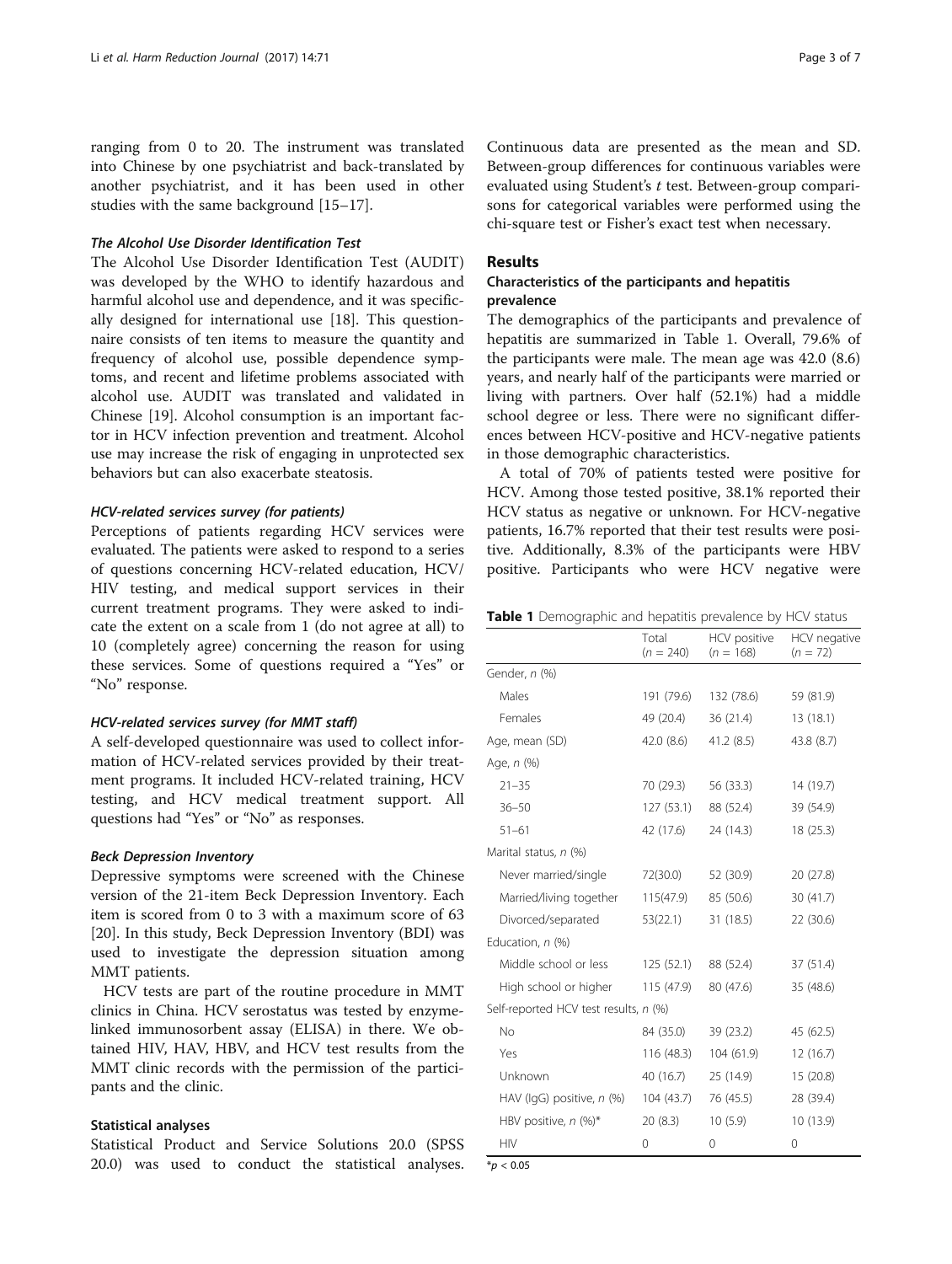significantly more likely to be infected with HBV compared to those who were HCV positive ( $\chi^2$  = 4.156,  $p = 0.041$ ). No participants were infected with HIV.

# HCV knowledge and risk factors

The 240 participants answered an average of 6.8 out of 20 items correctly in the HCV knowledge assessment, which demonstrated a poor HCV knowledge level among this population (Table 2). There were no significant differences in HCV knowledge between the HCV-positive and HCV-negative groups. Regarding the drug use, injection, and sexual risk behavior history, the average period of drug use was 10.9 (6.7) years. HCV-positive patients had used drugs for a mean of 11.4 (7.2) years, which was significantly longer than the 10.0 (5.3) years of drug use reported by HCV-negative patients ( $Z = 1.674$ ,  $p = 0.047$ ). Few (2.6%) patients reported injection drug use in the past 30 days, and no one reported sharing injection needles. Almost 10% (9.6%) of the patients reported multiple sexual partners in past 30 days. More HCVnegative patients reported rarely or never using condoms with their casual or commercial sex partners compared to HCV-positive patients.

In this study, 15% of patients reported drinking alcohol during the last year, and 8.3% met the criteria of harmful drinking. HCV-positive patients displayed more harmful drinking behavior than HCV-negative patients, but the difference was not significant.

Overall, three quarters of the patients had a selfreported poor health situation, and 45.4% had been depressed in the past 6 months. In total, 44.9% of the participants experienced mild depression or more severe depression symptoms in the last week according to the BDI and 16.3% expressed suicide notions. HCV-positive participants were more likely to have suicide notions compared to HCV-negative participants.

# Patients' perceptions of HCV-related services

When asked the rate of their needs for HCV education and medical support, the patients assigned scores of 6.0 (3.1) and 7.1 (2.9), respectively. For HCV testing services, 82.3% of the participants admitted that an HCV test is necessary to receive the treatment. Table [3](#page-4-0) describes the participants' responses about barriers that prevent them from using HCV services. Above all, the patients reported that they really appreciated the HCV services provided in current treatment programs. However, only 13.7% of HCV-positive patients accessed HCV medical treatment based on their self-report.

# MMT staff characteristics and HCV-related services provided in their clinics

MMT staff knowledge of HCV was poor, with an average score of 10.9 (3.1). The most common education services provided in MMT clinics are individual counseling and booklets. In total, 39.7 and 35.6% of staff reported providing education services via group

|                                                       | Total<br>$(n = 240)$ | HCV positive<br>$(n = 168)$ | HCV negative<br>$(n = 72)$ |
|-------------------------------------------------------|----------------------|-----------------------------|----------------------------|
| HCV knowledge, mean (SD)                              | 6.8(3.7)             | 7.0(3.5)                    | 6.4(3.8)                   |
| Time of drug use (year), mean (SD)*                   | 10.9(6.7)            | 11.4(7.2)                   | 10.0(5.3)                  |
| Injection in past 30 days, $n$ (%)                    | 6(2.6)               | 6(3.8)                      | 0(0.0)                     |
| Shared needles in past 30 days, n (%)                 | $\circ$              | $\mathbf 0$                 | $\mathbf 0$                |
| More than one sexual partner in past 30 days, $n$ (%) | 10(9.6)              | 7(9.5)                      | 3(9.6)                     |
| Not using condoms when having sex, $n$ (%)            |                      |                             |                            |
| With primary sex partner                              | 68 (66.0)            | 47 (63.5)                   | 21(72.4)                   |
| With casual sex partner                               | 14(14.0)             | 9(12.3)                     | 5(18.5)                    |
| With commercial sex partner                           | 12(12.0)             | 6(8.3)                      | 6(21.4)                    |
| Harmful drinking, n (%)                               | 20(8.3)              | 15(8.9)                     | 5(6.9)                     |
| Current health is poor by self-report, n (%)          | 181 (75.7)           | 131 (78.5)                  | 50 (69.5)                  |
| Depression symptoms in past 6 months, $n$ (%)         | 109 (45.4)           | 79 (47.0)                   | 30(41.7)                   |
| Suicide ideation in past 6 months, $n$ (%)            | 39 (16.3)            | 30 (17.9)                   | 9(12.5)                    |
| $BDI > 15, n$ (%)                                     | 107 (44.9)           | 72 (43.4)                   | 35 (48.6)                  |

Note 1: Individuals who did not answer the sexual risk questions were dropped from the analysis. Thus, among the 240 participants, 104 were not included in the more than one sexual partner in past 30 days question, 103 were not included in the condom use with primary sex partner question, 100 were not included in the condom use with casual sex partner question, and 100 were not included in the condom use with commercial sex partner question

Note 2: Harmful drinking is defined by an AUDIT score of 7 or more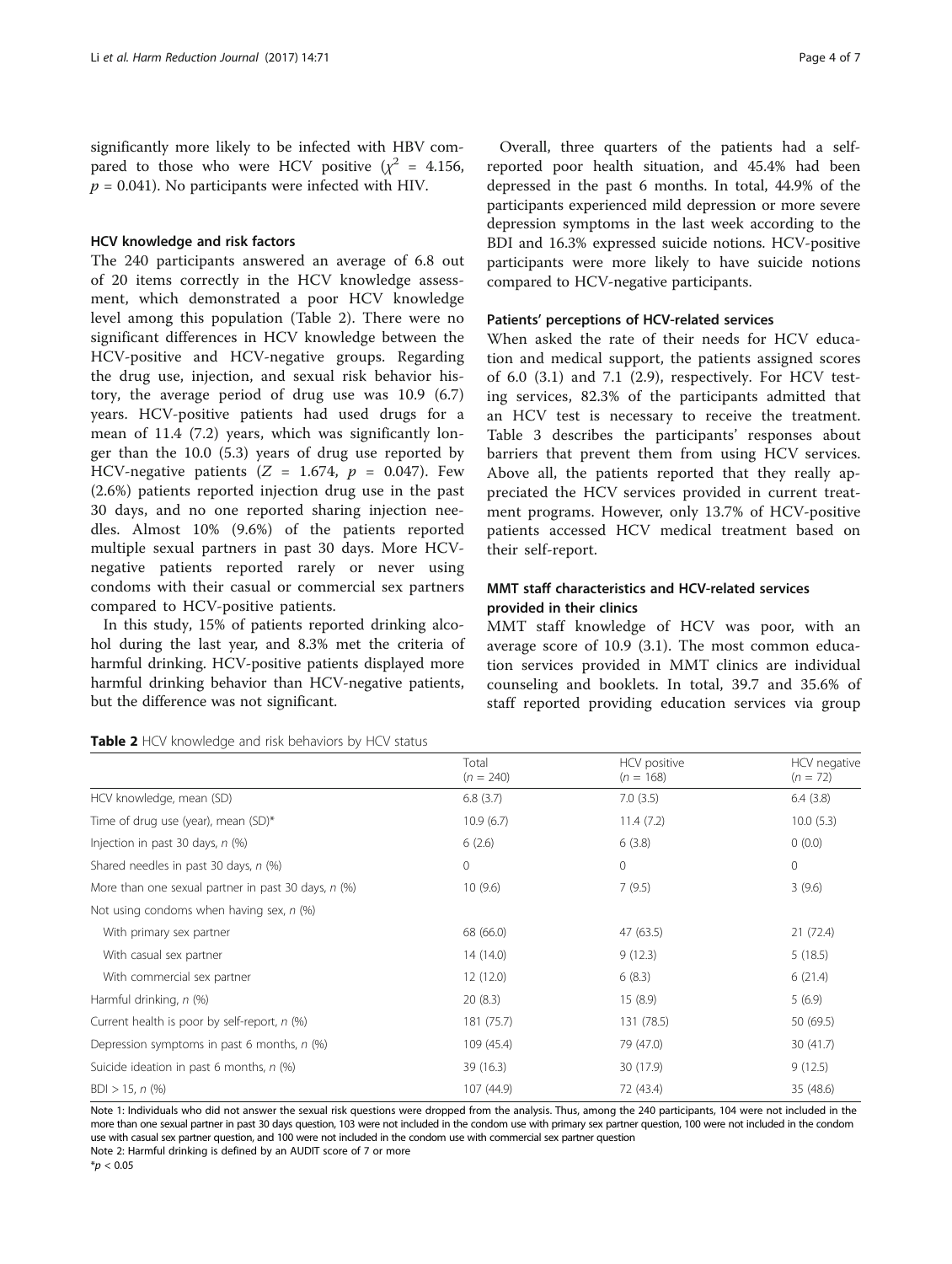<span id="page-4-0"></span>

| <b>Table 3</b> Patients' perception of HCV-related services in their treatment programs |  |  |  |
|-----------------------------------------------------------------------------------------|--|--|--|
|                                                                                         |  |  |  |

|                                                                               | Total<br>$(n = 240)$ | HCV positive<br>$(n = 168)$ | HCV negative<br>$(n = 72)$ |
|-------------------------------------------------------------------------------|----------------------|-----------------------------|----------------------------|
| Need HCV-related training when receiving treatment, mean (SD)                 | 6.0(3.1)             | 6.1(3.2)                    | 5.9(3.2)                   |
| Need HCV testing when receiving treatment, n (%)                              | 199 (82.3)           | 144 (85.7)                  | 55 (76.4)                  |
| Need HCV medical support when receiving treatment, mean (SD)                  | 7.1(2.9)             | 7.2(2.8)                    | 6.7(3.2)                   |
| Barriers preventing patients from using these services                        |                      |                             |                            |
| Worry that others know about the infection, mean (SD)                         | 3.6(3.6)             | 3.8(3.6)                    | 3.1(3.6)                   |
| Not engaging in risky behavior, will not suffer from HCV, mean (SD)           | 2.6(3.3)             | 2.3(3.1)                    | 3.4(3.8)                   |
| No physical discomfort, do not need to treat HCV infection, mean (SD)         | 3.2(3.5)             | 2.8(3.3)                    | 4.2(3.7)                   |
| Worry about withdrawal is unsanitary, so do not test, mean (SD)               | 2.6(3.1)             | 2.19(2.98)                  | 2.73(3.52)                 |
| Cannot afford treatment, n (%)                                                | 184 (77.3)           | 133 (79.2)                  | 51 (72.3)                  |
| Cannot find HCV treatment sites, n (%)                                        | 132 (55.2)           | 98 (58.3)                   | 34 (47.9)                  |
| Doctors cannot comply with the orders, adhere to long-term treatment, $n$ (%) | 111(46.4)            | 80 (47.6)                   | 31(43.7)                   |
| Do not have enough time, n (%)                                                | 139 (57.9)           | 96 (57.1)                   | 43 (59.7)                  |
| Satisfied with HCV testing service, mean (SD)                                 | 7.7(2.7)             | 7.5(2.7)                    | 8.1(2.7)                   |
| Satisfied with HCV education in current treatment site, mean (SD)             | 7.0(2.6)             | 6.9(2.5)                    | 6.8(2.9)                   |
| Satisfied with medical support, mean (SD)                                     | 7.4(2.7)             | 7.2(2.7)                    | 7.7(2.6)                   |

counseling and video programs, respectively. More than 60% of staff reported providing pre- and post-HCV test counseling in their routine work; however, only 31.1% reported providing further testing services, such as PCR or genotype testing. HCV-related medical service was sub-optimal: 45.6% of staff reported providing information on side effect management to patients and 30.5% provided referral services for HCV-positive patients. Other medical treatment services were rare in their routine work. The situation of HCV-related services provided is summarized in Table [4.](#page-5-0)

# **Discussion**

# Main findings of this study

To the best of our knowledge, this study was the first to investigate HCV knowledge, related services provided, and barriers against HCV-related services for both patients and staff in MMT clinics in China. In the current study, 70% of the participants were HCV positive; thus, the infection rate was significantly higher than in two other studies conducted in MMT clinics 3 years ago (57.0 and 51.3%, respectively) [[7, 16](#page-6-0)]. Consistent with previous studies, many HCV-positive patients were not aware of their serostatus due to limited knowledge and the long duration of clinical progression of HCV infection. There were no epidemiological or longitudinal data; thus, we could not determine the reasons for the increasing HCV infection rate, but the sharp increase of infection rate shows us that long-term follow-up is necessary to monitor changes in patients' HCV status.

Regarding HCV knowledge, similar to other studies conducted in China and the western countries, both patients and staff had limited HCV knowledge. The patient HCV knowledge score was the same as a previous study in China [[16\]](#page-6-0), whereas it was lower than that reported in a US study, which had a mean score of 11.1 (4.1) [\[21](#page-6-0)]. The extremely poor HCV knowledge of the MMT staff (mean score of 10.9 (3.1)) is alarming because given individual's perceptions about drug-related risks are determined in part by their knowledge. The limited knowledge would be a greater barrier for patients accessing HCV-related services and can also decrease staff's self-confidence to provide related services. Similar to a previous study, needle sharing rates were fairly low compared to other regions in China [\[7](#page-6-0), [8\]](#page-6-0).

Unprotected sexual behavior was confirmed in this study; almost 10% of patients reported having had multiple sexual partners, and more than 10% reported not using condoms with casual or commercial partners. The primary route of HCV transmission was through infected blood; it remains controversial whether hepatitis C can be transmitted through sexual activity. However, [condom](http://en.wikipedia.org/wiki/Condom) use was also recommended to prevent HCV transmission, particularly in those with multiple partners who might have a higher risk of erosion to the genitalia. Because drug users are a high-risk population for HCV transmission, protective sexual behavior education should be provided in the prevention program.

Other risk factors that will potentially accelerate the progress to severe liver disease in HCV-positive patients,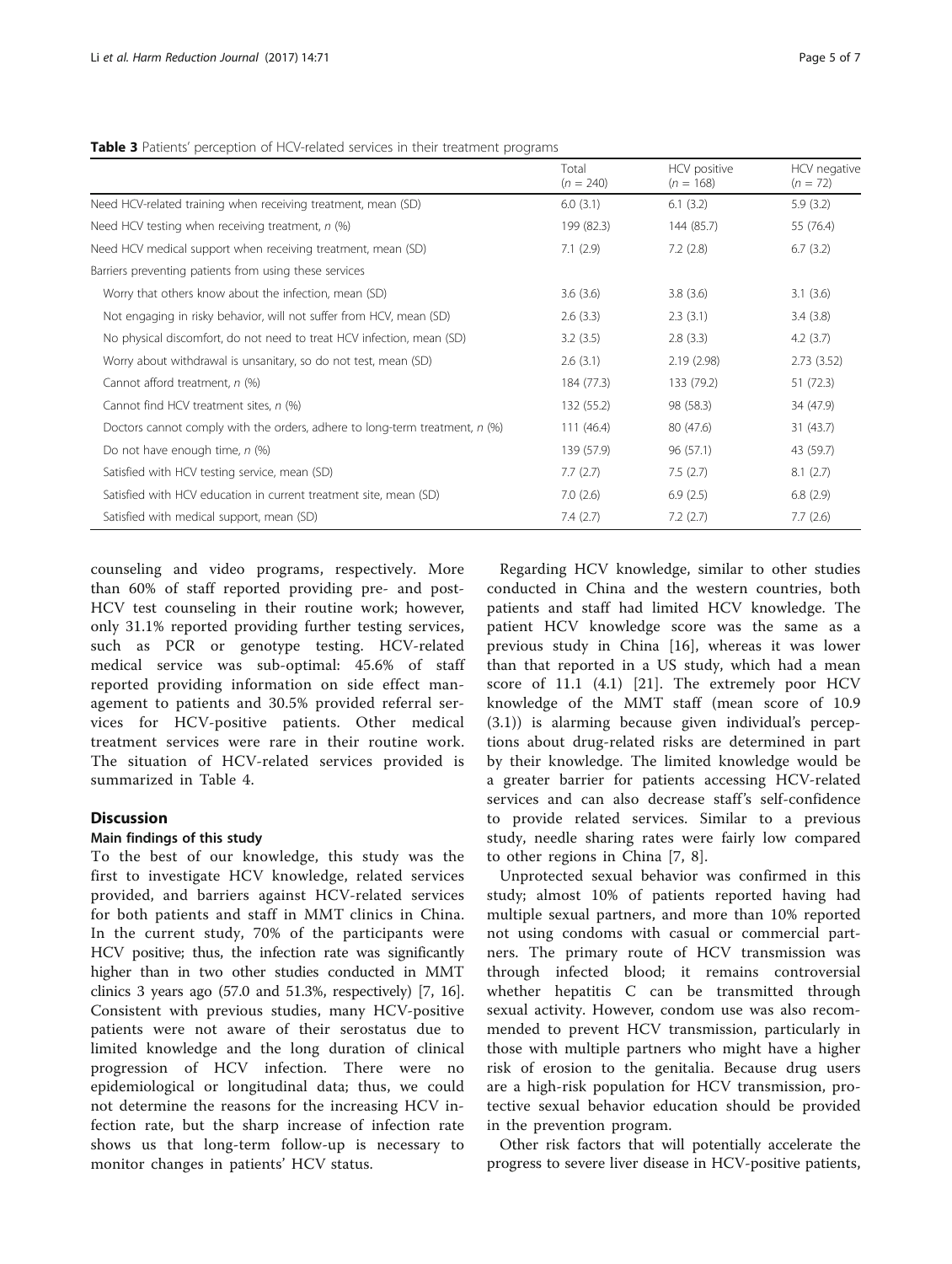<span id="page-5-0"></span>

| Table 4 MMT staff characteristics and HCV services provided in |  |  |  |  |
|----------------------------------------------------------------|--|--|--|--|
| their clinics                                                  |  |  |  |  |

|                                                        | Total<br>$(n = 59)$ |
|--------------------------------------------------------|---------------------|
| Males, mean (SD)                                       | 41 (69.5)           |
| Age, mean (SD)                                         | 46.7(8.5)           |
| Time of work in MMT clinics (months), mean (SD)        | 45.3 (20.5)         |
| Education, n (%)                                       |                     |
| College and higher                                     | 14 (24.1)           |
| Less than college                                      | 44 (75.9)           |
| Received HCV-related training                          | 10(16.9)            |
| HCV knowledge scores                                   | 10.9(3.1)           |
| HCV education provided in their sites, $n$ (%)         |                     |
| Provided group counseling                              | 23 (39.6)           |
| Provided individual counseling                         | 36 (62.1)           |
| Provided TV/video program                              | 20 (35.7)           |
| Provided booklet                                       | 34 (58.6)           |
| HCV testing provided in their sites, n (%)             |                     |
| Pre-test counseling                                    | 35 (60.0)           |
| Post-testing counseling                                | 41 (69.5)           |
| HCV antibody testing                                   | 45 (76.3)           |
| Provided genotype/PCR testing                          | 18 (31.1)           |
| HCV medical treatment provided in their sites, $n$ (%) |                     |
| Have psychical doctors                                 | 8(13.5)             |
| Provided referral service                              | 18 (30.5)           |
| Provided information for liver transplant              | 5(8.6)              |
| Provided information for antivirus treatment           | 9(15.5)             |
| Help patients deal with side effects                   | 26 (45.6)           |
| Set up group support for HCV-positive patients         | 8 (13.8)            |
| Case management for HCV-positive patients              | 10 (17.5)           |

including alcohol consumption and co-infection of HCV and HBV, have been identified in this study. These findings suggest that individual interventions should be provided to HCV-positive patients in MMT clinics.

Barriers preventing patients from using HCV-related services As shown in Table [3,](#page-4-0) patients expressed the needs to receive HCV-related education, testing, and medical support when they receive treatment, although there were no differences between HCV-positive and HCV-negative patients. However, the patients also described their attitude regarding the barriers that may prevent them from using current services. More than three fourths of the patients reported that the cost of medical treatment prevented them from receiving medical treatment. Other barriers existed, such as difficulty in finding HCV treatment institutes and lacking time to receive treatment. In China, most drug users were not employed and thus did not have social health insurance. Therefore, even if they had the motivation to access medical treatment, economic barriers remained. These barriers prevented patients from accessing therapy, particularly the combination of multiple barriers in the system, which indicates that clinical interventions may not be enough to change the situation; therefore, the government should make more effective measures to improve access.

# HCV-related services in MMT treatment

Overall, the results were not optimistic regarding the HCV knowledge of MMT staff and related services provided in their treatment site. A few more issues were present in this study. It is difficult for staff with limited education who are relatively older to learn new intervention skills. The average time spent working in MMT clinics was 45.3 (20.5) months; however, only 16.9% of staff reported received HCV-related training. Given the limited resources of these clinics, it is difficult for them to provide HCV education and counseling to patients during their routine work. More than half of the staff reported providing pre- and post-test counseling to patients, but most HCV-positive patients were not aware of their HCV status, which indicated that standard HCV testing counseling was not delivered to the patients. From our qualitative research, we found that there was no uniform procedure to inform patients of their HCV test results even though the HCV antibody test was a routine screening test in the MMT clinics. For example, a patient stated that "withdraw blood when I get the treatment, but nobody told me why", "staff did not tell me the test result, they posted it on the blackboard, I do not understand the meaning of positive and negative". Limited HCV service for drug users has been addressed in other studies as well. The barriers come from both individuals and the entire system and include the limited resources in MMT clinics, the overload of patient cases, and limited welfare for patients. HCV intervention should be a "combination intervention," that is, it should involve all possible resources; when all these services are combined in MMT clinics, the combination intervention will benefit the patients [\[22](#page-6-0)].

We acknowledge a number of limitations in this study. First, the patients in our study were recruited from Shanghai MMT clinics and thus may not be representative of patients in other areas. Second, we could not exclude the possibility of self-reported bias in the drug users. Finally, there may be other barriers or facilities that prevent or enhance the HCV service that we did not examine in the current study. Future work will be conducted to clarify these issues.

# Conclusions

Our study indicated that HCV infection remains an important problem among MMT patients in China.